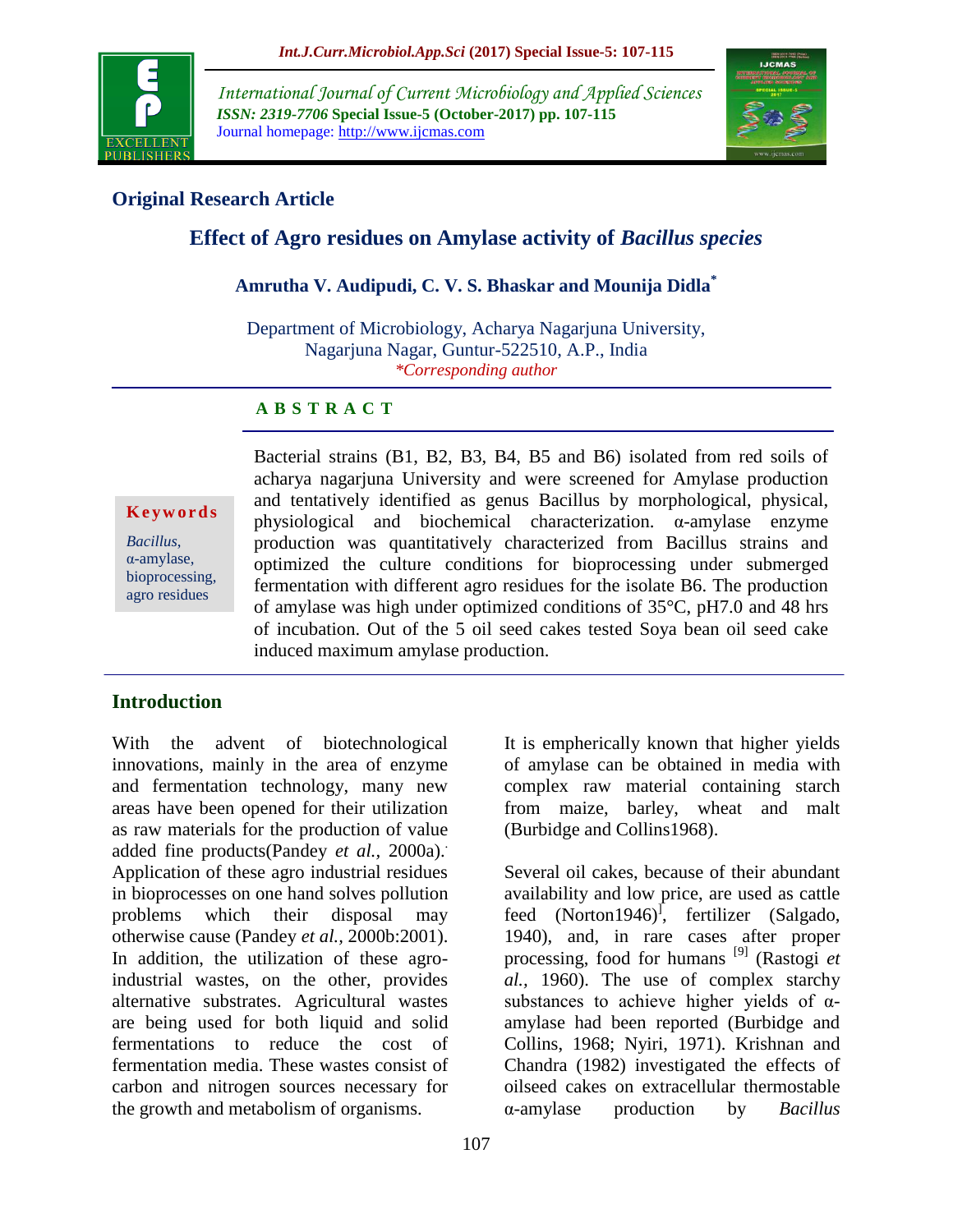*licheniformis* CUMC305 by growing the organism in a medium containing some essential minerals and a few oilseed cakes as the sole carbon and nitrogen sources. They reported that the oilseed cakes remarkably enhanced the production of thermostable amylase but the degree of enhancement, however, was relative to the concentration of the oilseed cake. Maximum increases were affected by a low concentration (0.5- 1.0%) of groundnut or coconut, a high concentration (3.0%) of linseed or mustard, and an intermediate concentration (2.0%) of cotton, madhuca, or sesame.

This study was of interest because the cakes could completely replace peptone and beef extract, which are costly and impractical for the commercial production of the enzyme. Hence In present investigation an attempt was made to bioprocess amylase production from Bacilli and diversity by using agri waste materials under submerged fermentation

## **Materials and Methods**

For the studies on isolation, characterization, growth and quantification of amylase produced by *Bacillus* isolates, the chemicals used were analytical grade chemicals and reagents purchased from NSP (Mumbai, India).

## **Isolation, media and culture conditions**

Red soil samples were collected from various sites of Acharya Nagarjuna University of Guntur district, A.P. The samples were collected from a depth of 5-6 cm after scrapping the top layer.

The samples were brought to the laboratory in sterile zip lock covers and stored in refrigerated conditions if not used immediately.

The isolation of soil bacteria was performed by serial dilutions. After sieving, the soil sample collected, 1 gram of the soil was dissolved in 80% saline solution and mixed thoroughly for 10 minutes and subjected to heat shock treatment in a water bath set at 80°C for 10 minutes to ensure only the microbial spores behind.

The serially diluted sample suspensions ranging from  $10^{-5}$  to  $10^{-7}$  were plated onto the Nutrient Agar Medium (NAM) using spread plate technique and incubated for 24 to 48 hrs at  $37^{\circ}$ C.

#### **Screening for amylase producing** *Bacillus*  **cultures**

Screening for potent amylase producing Bacteria was carried out by Starch hydrolysis test (Aneja 2003). The selected isolates were screened for amylolytic activity on starch agar plates by Starch hydrolysis test  $[16]$ . The microbial isolates were streaked on starch agar plates and incubated at room temperature (37°C) for 48 hrs. After incubation, the plates were flooded with iodine solution with a dropper for 30 seconds. Presence of a clear zone around the growth indicate +ve result and the presence of blue colour around the growth indicate –ve result. The isolates that produce clear zones of hydrolysis were considered as amylase producers and were further investigated.

## **Morphological, biochemical and physiological characterization**

Colony characters like colour, diameter, shape, configuration, margin, elevation and mucilage production, endo spore staining and gram staining were studied as per the standard procedures. Biochemical and physiological characterization were studied (Amrutha *et al.,* 2012).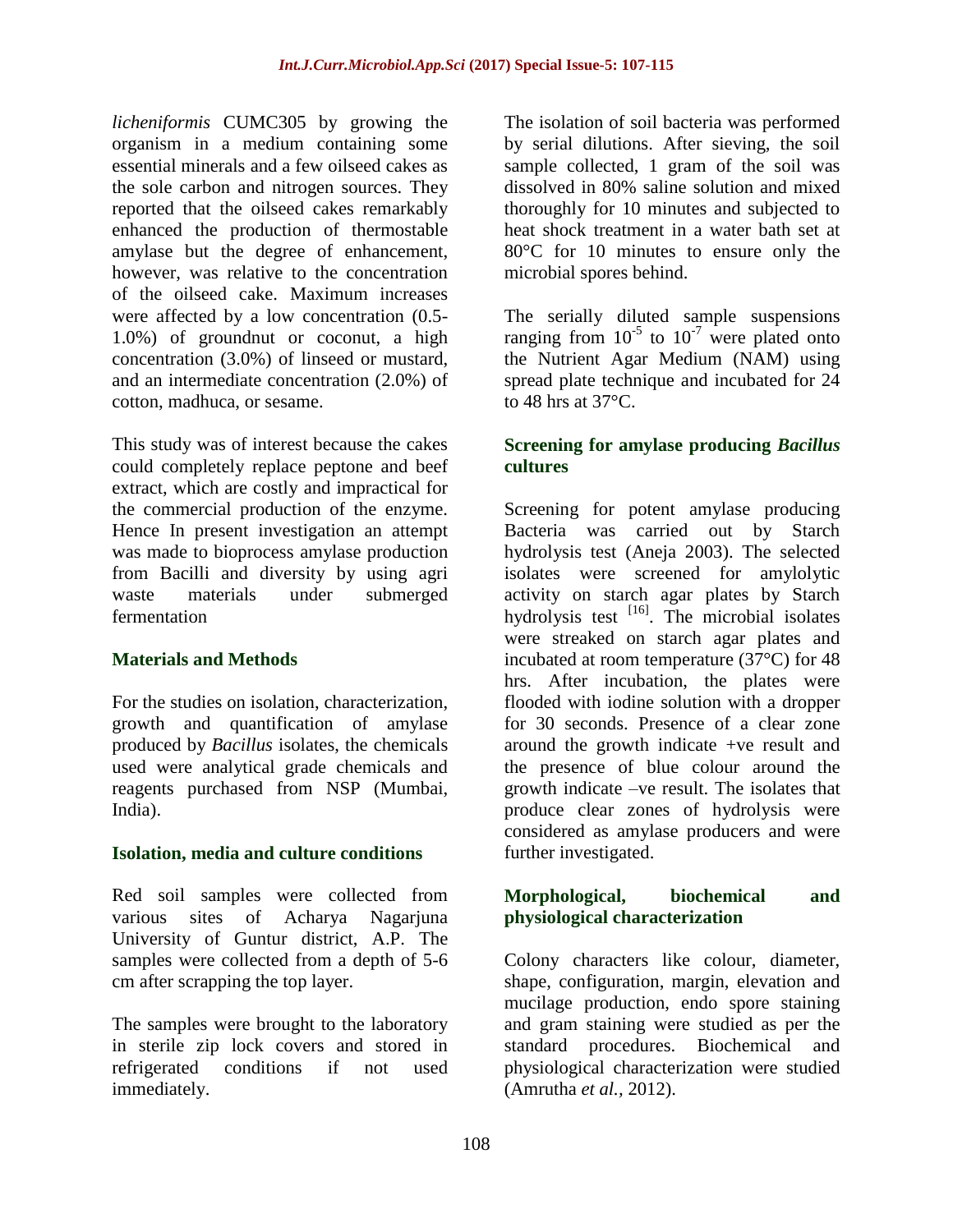#### **Assay of amylase**

Unless otherwise stated, all experiments were carried out in triplicate. Amylase activity was assayed as described  $[18]$ , with some modifications. Briefly, the 0.5ml of 1% starch in 0.1M phosphate buffer (pH6.5) + 0.5 ml of enzyme were incubated for 30 min at room temperature (37°C). The reaction was arrested by adding 1.0 ml of dinitrosalicysilic acid reagent and kept on boiling water bath for min and 10 ml of distilled water was added. Absorbance was measured at 540nm against blank. Blank was the same as above without incubation. One unit of the amylase activity was defined as the amount of enzyme that liberated one µ mole of reducing sugar (maltose equivalent) under assay conditions.

#### **Optimization of Amylase production**

#### **Effect of pH, temperature and NaCl on amylase**

Effect of pH was studied from pH 2.0- pH 11.0 in phosphate buffer. Effect of temperature was studied from 20°C-50°C and salinity was studied by using 0%-4% of NaCl in same buffer.

#### **Effect of incubation period, inoculum level and substrate concentration**

Effect of incubation period was studied from 24-144 hrs in phosphate buffer. Effect of inoculum level was studied using 0.5-4.0% and substrate concentration was studied by using 0.2-1.4% in the same buffer.

#### **Bioprocessing of amylase production**

#### **Effect of different oilseed cakes on amylase production**

For optimization of cultural conditions, amylase production medium (Peptone, 6.0 g  $l^1$ ; Potassium chloride, 0.5 g  $l^1$ ; Magnesium sulfate,  $0.5 \text{ g l}^{-1}$ ; Starch,  $1.0 \text{ g l}^{-1}$ 

<sup>1</sup>; Distilled water, 1000.0 ml and pH 7.0) was used. To study the effect of oil seed cakes on production of amylase activity in the above medium, 1% starch was replaced by different oil seed cakes as listed in Table-2. Similarly, for studying the effect of different combinations of oilseed cakes in the same above medium, peptone was replaced by different organic and inorganic nitrogen sources listed in Table-3.

#### **Submerged fermentation process**

After optimization of temperature, pH, NaCl, carbon source and nitrogen sources, bioprocessing of amylase was assayed by using different oil seed cakes as listed in Table-4 under submerged fermentation process. Inoculum was prepared by transferring one loop- full of cells from slant culture to the inoculum (50 ml/250 ml Erlenmeyer flask) and incubating the flask at room temperature in a rotary shaker at 120 rpm for 48 h. Fermentation medium (total volume 100 ml in 250 ml Erlenmeyer flask) was inoculated with 0.1% inoculum and incubated for 72 h under the same conditions. After 48 h of fermentation, broth was centrifuged at 6000 rpm for 15 min at 4°C and the crude extract was taken and used for amylase activity.

#### **Effect of oil seed cakes on amylase production**

In order to evaluate the ideal concentration of various oil seed cakes (Black sesame oil seed cake, Coconut oil seed cake, Ground nut oil seed cake, Soya bean oil seed cake and White sesame oil seed cake) required for effective amylase production, the *Bacillus* isolates were grown in the production medium with different concentrations of each oil seedcake ranging from 1.0 -5.0 gm/litre. After incubation, the amylase activity was estimated by the procedure detailed.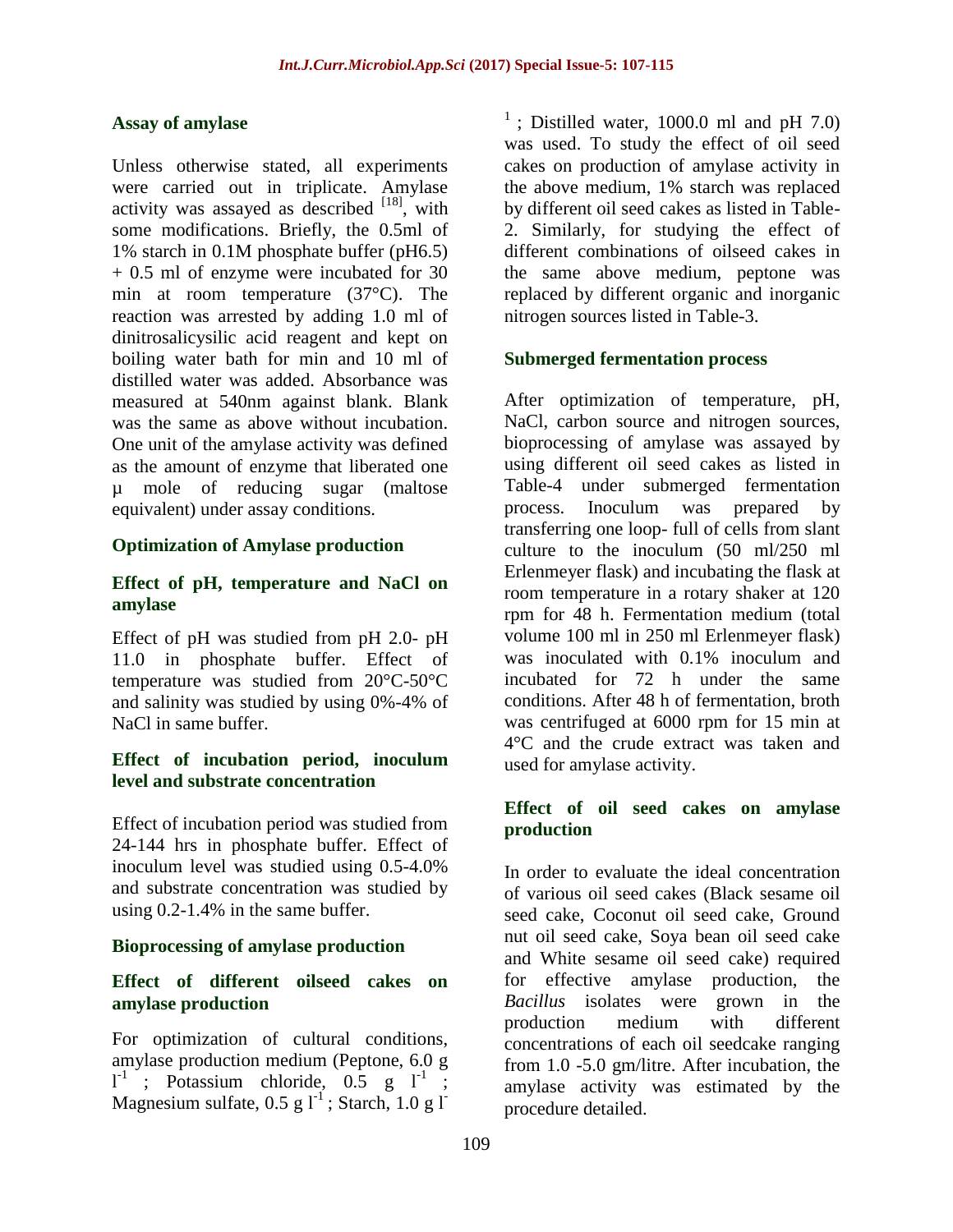#### **Effect of combination of oil seed cakes**

The impact of combinations of the oil seed cakes on amylase production, (in equal proportions) on the amylase production, was determined by inoculating the production medium containing 3 and 4 gm of different oil seed cakes in combination later amylase activity was estimated as per the procedure detailed.

#### **Results and Discussion**

In the present study, thirty one cultures (B1, B2, B3,……B31) were isolated, screened for amylase production quantitatively and six isolates (B1, B2, B3, B4, B5 and B6) were found to be the producers of amylase  $[19]$  (amrutha and mounija 2016). These six isolates were tentatively identified as *Bacillus polymyxa, Bacillus pumilus, Bacillus megaterium, Bacillus acidocaldarius, Bacillus cereus and Bacillus* 

*subtilis.* Out of these, *Bacillus acidocaldarius (B6)* was found to be the promising producer of amylase. The morphological, physiological characteristics of the *Bacillus* culture (B6) were shown in Table 1.

Cultural conditions were optimized (Amrutha *et al.,* 2012) for the isolate B6 Amylase production by the strain B6 showed maximum activity at neutral pH  $(7.0)$  and thermophilic temperature  $(40^{\circ}C)$ as shown in Fig. 1 and 2. And hence pH and temperature were optimized at pH7.0 and 40°C. Most of the *Bacillus* strains used commercially for the production of αamylases by SmF have an optimum pH between 6.0 and 9.0 for the growth and enzyme production Amrutha *et al.,* 2016) and also reported in different species of *Bacillus i.e., B.subtilis, B.stearothermophilus, B.licheniformis and B.amyloliquefaciens*] .



AVMB1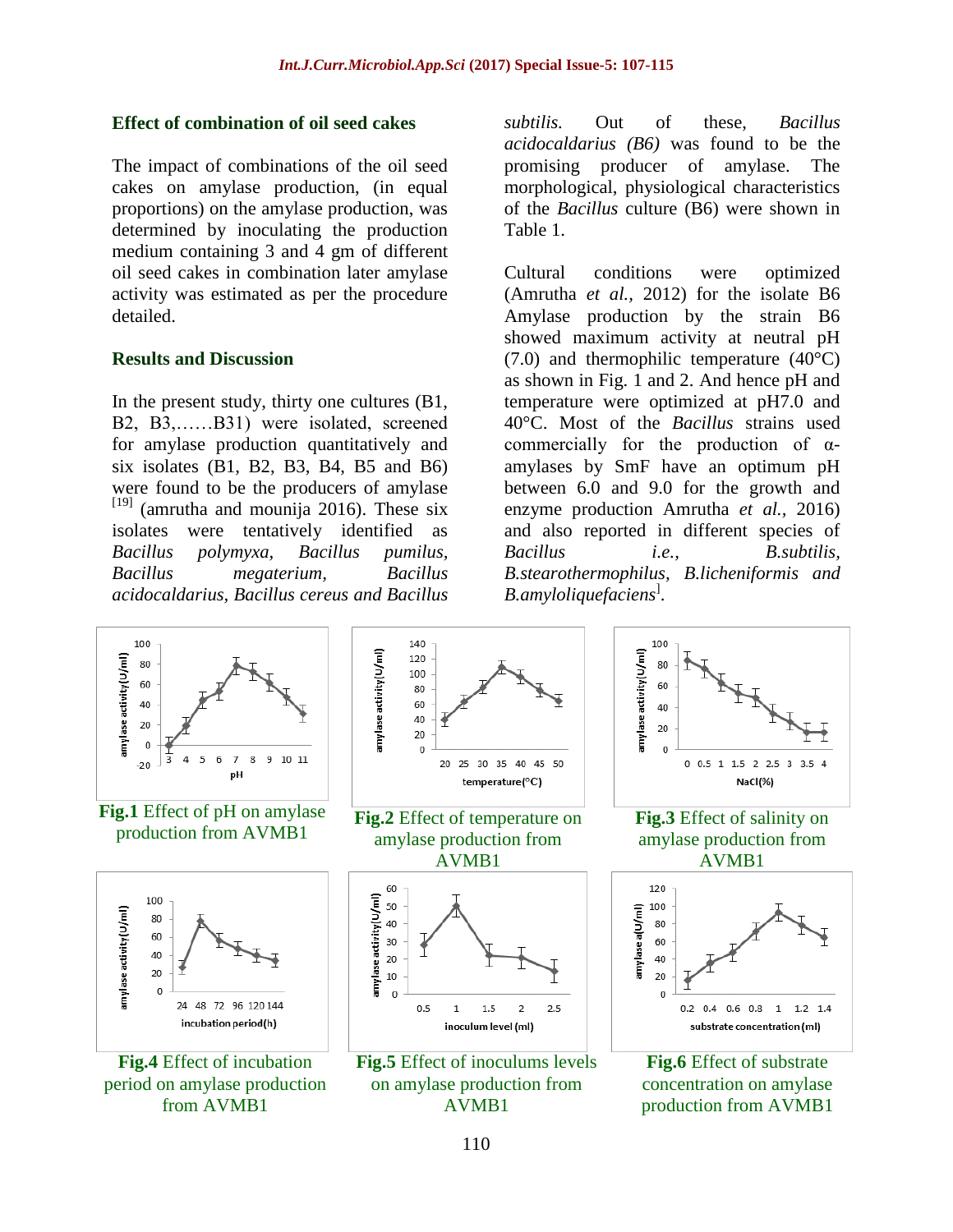

#### **Fig.7** Effect of oilseed cakes on amylase production





## **Fig.9** Effect of combination of oilseed cakes (4gm/lt) on amylase production

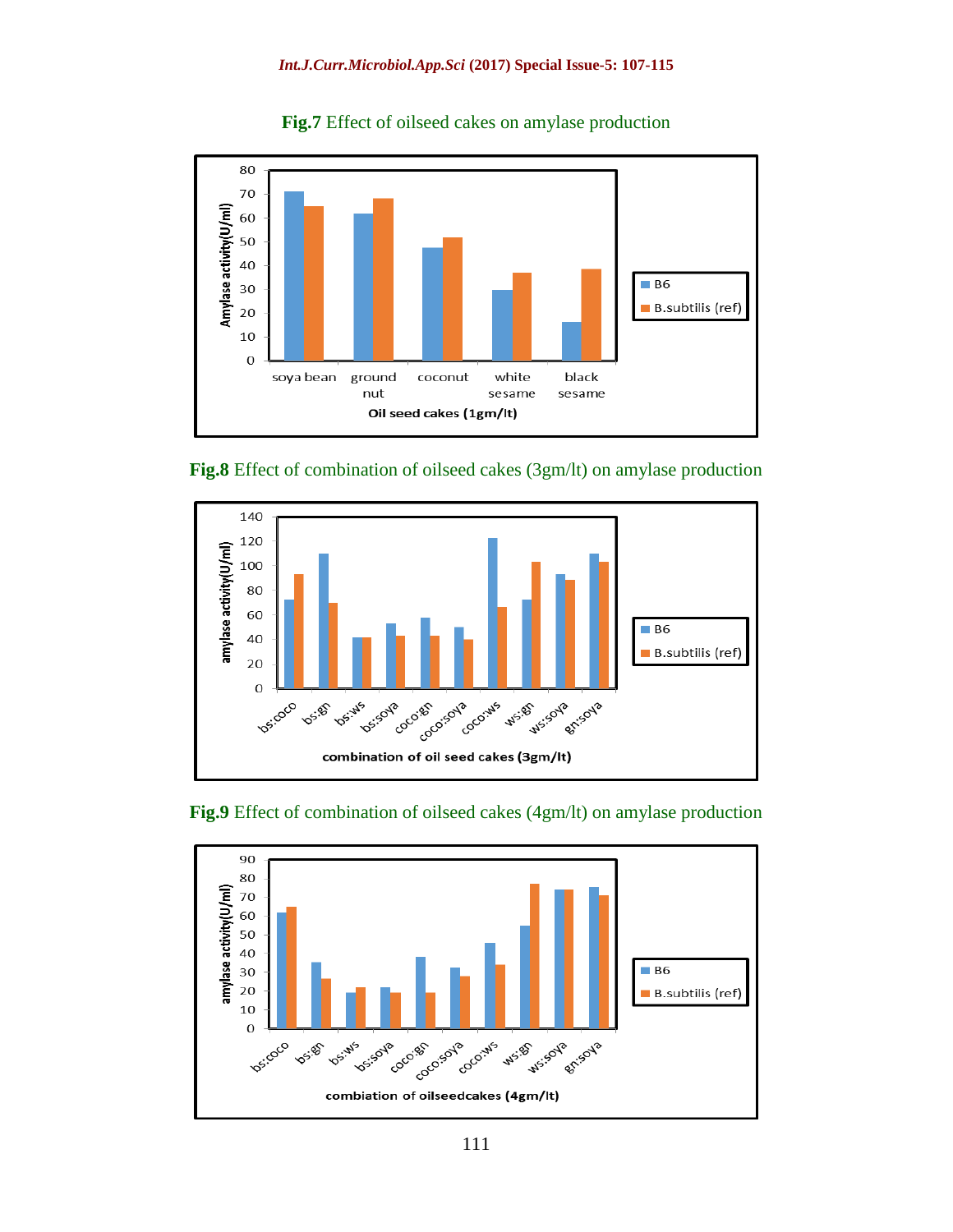# **Parameters Characteristics of B6 a) Cellular characteristics** Morphology Straight, rod shaped Staining Gram positive, spore forming **b) Cultural characteristics** Nutrient agar colonies Round with lobate margins **c) Physiological characteristics** Catalase Positive Amylase Positive Gelatinase Positive Caseinase Positive Lipase (olive oil) Positive Tween-80 Negative Urease Positive Ammonia Positive Litmus and Acid H2Sproduction Negative Indole Negative Methyl red Negative Voges proskauer Negative Citrase Negative Nitrate reductase Nitrate  $\log$ Lysozyme Negative Deamination of phenyl alanine Negative **Sugar fermentation Acid from**  a) Glucose Positive b) Arabinose Negative c) Xylose Negative d) Mannitol Negative Gas from glucose Negative

#### **Table.1** Morphological and physiological characteristics of *B6*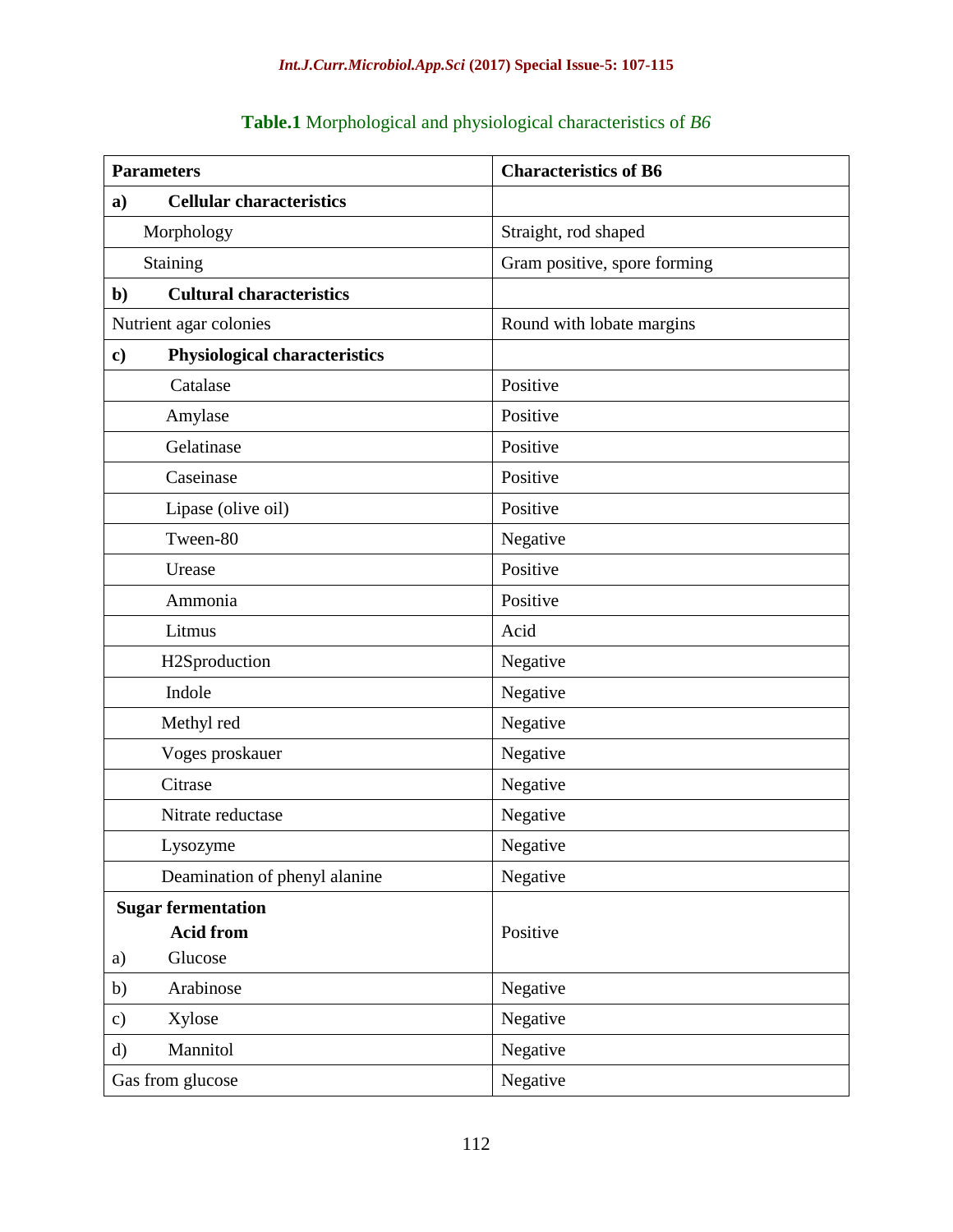## **Table.2** Effect of oil seed cakes on the production of amylase from *Bacillus sp.* [Data are average of triplicates ]

| Oil seed cakes                            | amylase activity of AVMB1  |        |
|-------------------------------------------|----------------------------|--------|
| $(1 \text{ gm/lt})$                       | (U/ml)                     |        |
| <b>Single Substrate</b>                   |                            |        |
| Soya bean oilseed cake                    |                            | 71.11  |
| Ground nut oilseed cake                   |                            | 62.01  |
| Coconut oilseed cake                      |                            | 47.40  |
| White sesame oilseed cake                 |                            | 29.62  |
| Black sesame oil seed cake                |                            | 16.29  |
| <b>Combination of Substrates (3gm/lt)</b> |                            |        |
| <b>Black sesame: Coconut</b>              |                            | 72.59  |
|                                           | Black sesame: Ground nut   |        |
| Black sesame: White sesame                |                            | 41.48  |
| Black sesame: Soya Bean                   |                            | 53.33  |
| Coconut: Ground nut                       |                            | 57.77  |
| Coconut: Soya Bean                        |                            | 50.37  |
| <b>Coconut: White Sesame</b>              |                            | 123.15 |
| White Sesame: Ground Nut                  |                            | 72.86  |
| White Sesame: Soya Bean                   |                            | 93.33  |
| Ground nut: Soya Bean                     |                            | 109.75 |
| <b>Combination (4gm/lt)</b>               |                            |        |
| <b>Black sesame: Coconut</b>              |                            | 62.01  |
|                                           | Black sesame: Ground nut   | 35.55  |
|                                           | Black sesame: White sesame | 19.25  |
| Black sesame: Soya Bean                   |                            | 22.22  |
| Coconut: Ground nut                       |                            | 38.51  |
| Coconut: Soya Bean                        |                            | 32.59  |
| <b>Coconut: White Sesame</b>              |                            | 45.92  |
| <b>White Sesame: Ground Nut</b>           |                            | 54.81  |
|                                           | White Sesame: Soya Bean    | 74.07  |
| Ground nut: Soya Bean                     |                            | 75.55  |

Our results were similar to that of optimum pH and temperature of amylase reported in a previous study (Pondey 2000). Considering the characteristics such as pH, temperature, salinity, incubation period, inoculums size, substrate concentration, SMF was carried out with different oil seed cakes under specified and optimized characteristics for the strain B6 and values were compared with reference (Table -4).

For efficient commercial production, a continuous effort is being made to find cheaper substrate sources. Available carbon and nitrogen sources are the decisive factors in the optimum production of enzymes, and these differ very much from substrate to substrate. Defatted or whole vegetable meals like sorghum, wheat bran, cotton seed meal, soybean meal, and alfa alfa meal are the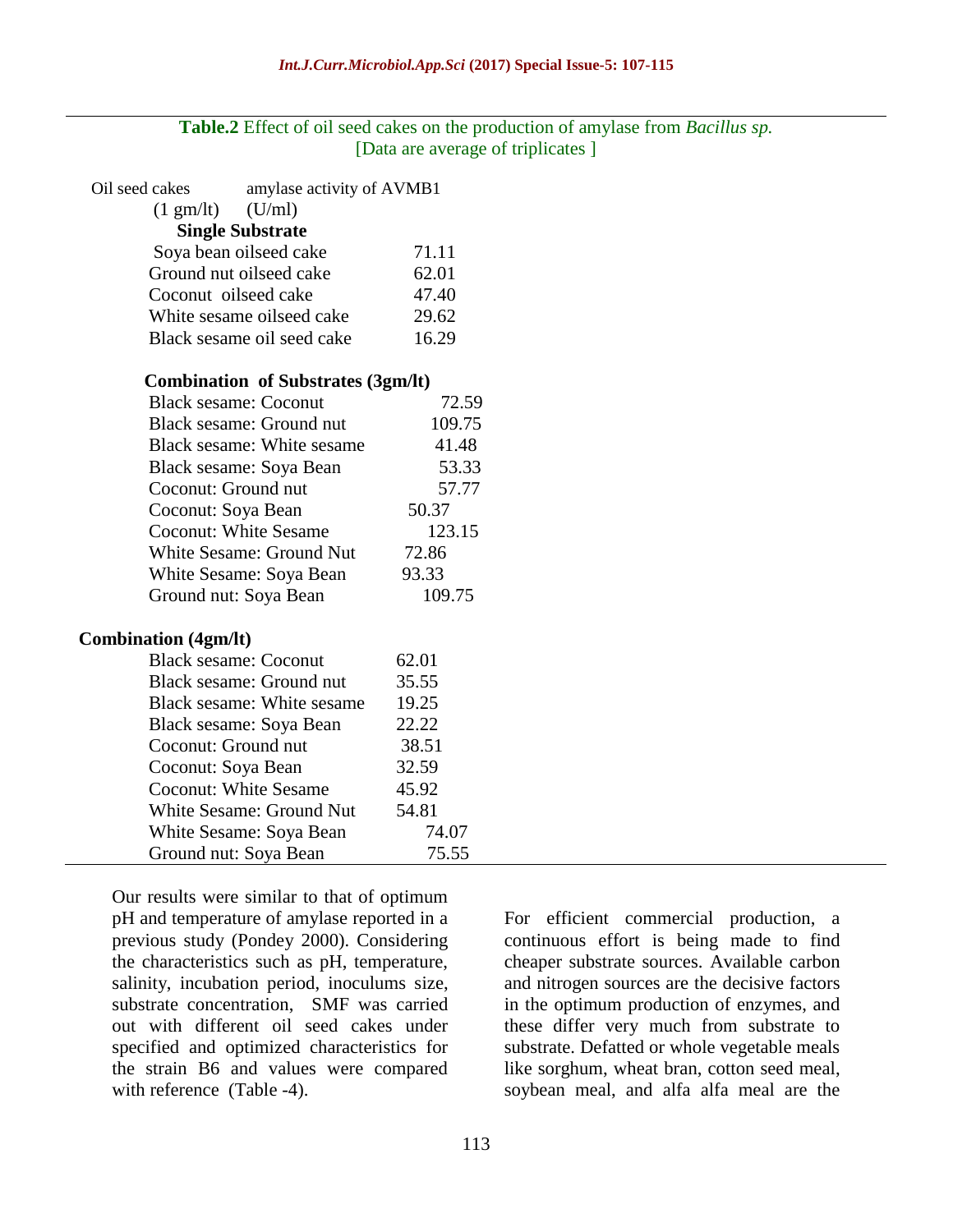most commonly used fermentative additives if not the principal substrates $^{[12]}$  (Ratledge, 1977). Gangadharan *et al.,* (2006) worked to identify an effective agroresidue or their combinations as the substrate for the production of α-amylase from *Bacillus licheniformis* by solid state fermentation and reported that wheat bran and groundnut oilcake (GOC) in mass ratio of 1:1 was proved as best substrate source. An increased amylase production by *Bacillus subtilis-*159 was reported in the medium fortified with wheat bran as carbon source by Gayal *et al.,* (1989). Ajayi and Fagade (2003) reported that many *Bacillus* spp. isolated from local soil, waste water and food sources showed good enzymatic activity with the use of corn starch buffered substrate as substitute to determine its viability as a cheap carbon source.

In order to choose a potential substrate which supports amylase production, various agro residues (soya bean,coconut, ground nut, black sesame and white sesame) were screened for the replacement of starch. Different patterns of the enzyme induction was observed when different oil seedcakes were used. α-amylase was maximally expressed in the presence of soya bean oil seed cake followed by coconut oil seed cake (Table-4, fig-7). Earlier studies also reported that amylase production varies with strain and type oil and concentration of oil seed cake individually and in combination wheat bran and groundnut oilcake (GOC) in mass ratio of 1:1 was proved as best substrate source for the production of alpha amylase from *Bacillus lichensiformis* by solid state fermentation (Gangadharan *et al.,* 2006;Krishnan and Chandra 1982).

In present results the ideal concentration for maximum amylase production for all the oilseed cakes expect for coconut oil seed cake was found to be 3gm/lt followed 4

gm/lt. whereas for coconut oil seed cake it was found to be 2gm/lt followed by 3 gm/lt. The amylase production was found to be more when 3 gm/Lt quantity of oilseed cakes was used in combination than 4 gm/Lt. When 3 gm/Lt quantity of oilseed cakes were used in combination, maximum amylase production was noticed in the combinations containing Coconut, Ground nut and Soya beanoilseed cakes. While, in combinations at 4 gm/Lt, maximum production was noticed with combinations containing Soya bean and Ground nut oilseed cakes. From the above results it can be concluded that the agro residues are the cheap sources of amylase production and also increased amounts of amylase production was achieved under optimized conditions of 35°C, pH7.0. Soya bean oil seed cake induced maximum amylase production.

# **References**

- Amrutha V Audipudi, pallavi R, Naga RatnaSupriya G. 2013. International Journal of Chem Tech Research. 5: 109-112.
- Ajayi, A.O. and Fagade, O.E. (2003). Utilization of corn starch as substrate for β-amylase by *Bacillus* spp. *African Journal of Biomedical Research*, 6: 37-42.
- Amrutha V. Audipudi\*and Mounija Didla. (2016) Annals of Biological Research, 7 (7):9-17
- Aneja KR. 2003. Experiments in Microbiology Plant Pathology and Biotechnology.  $4<sup>th</sup>$ edn. pp. 320.Burbidge, D. and B. Collins. (1968). Production of bacterial amylases. *Process Biochem*. 3: 53-56.
- Burhan A, Nisa U, Gokhan C, Omer C, Ashabil A, Osman G. 2003. Process Biochem. 38: 1397-1403.
- Gangadharan, D., Siva Ramakrishna, S.,